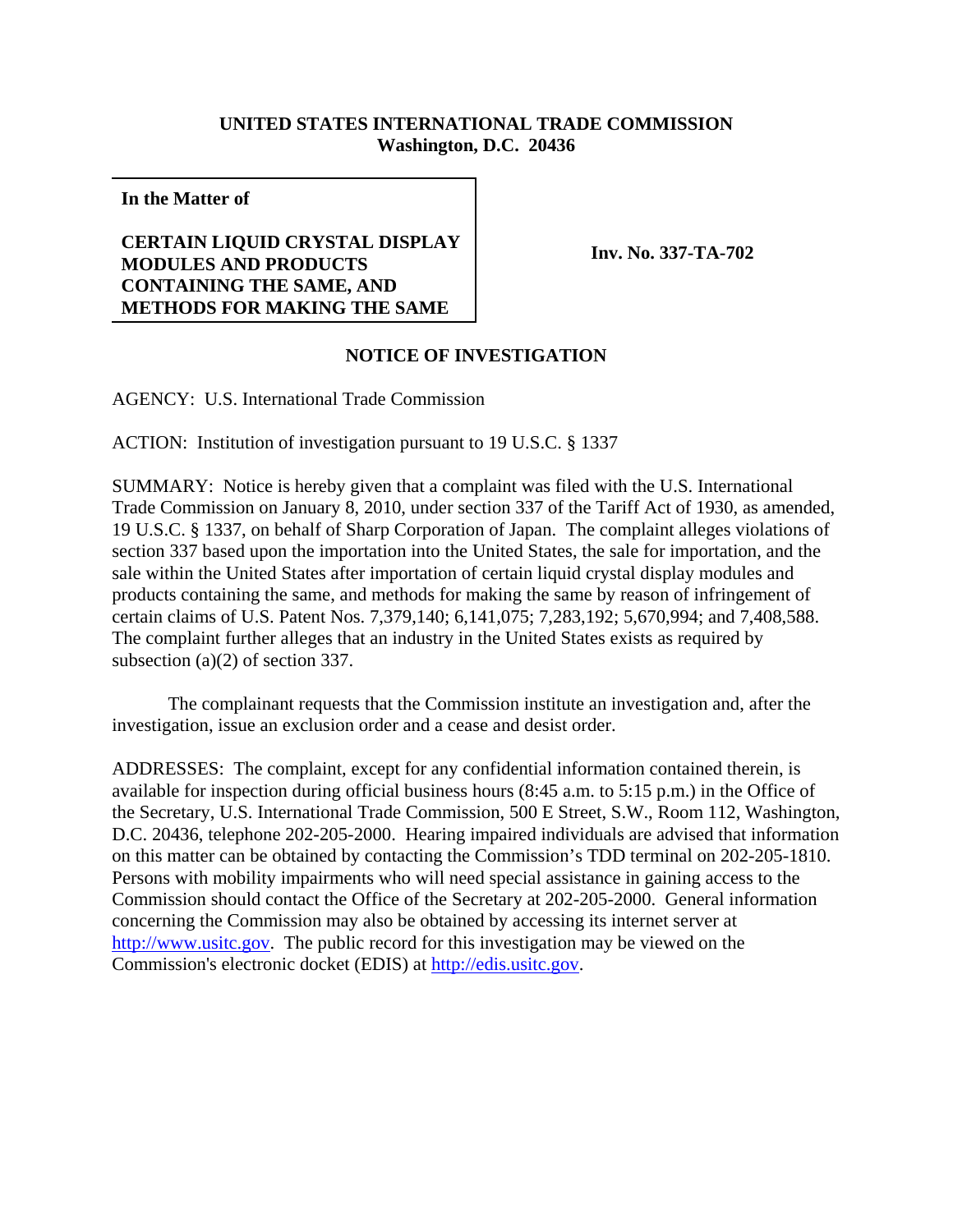FOR FURTHER INFORMATION CONTACT: Anne Goalwin, Esq., Office of Unfair Import Investigations, U.S. International Trade Commission, telephone (202) 205-2574.

AUTHORITY: The authority for institution of this investigation is contained in section 337 of the Tariff Act of 1930, as amended, and in section 210.10 of the Commission's Rules of Practice and Procedure, 19 C.F.R. § 210.10 (2009).

SCOPE OF INVESTIGATION: Having considered the complaint, the U.S. International Trade Commission, on February 3, 2010, ORDERED THAT –

(1) Pursuant to subsection (b) of section 337 of the Tariff Act of 1930, as amended, an investigation be instituted to determine whether there is a violation of subsection (a)(1)(B) of section 337 in the importation into the United States, the sale for importation, or the sale within the United States after importation of liquid crystal display modules or products containing the same, or methods for making the same that infringe one or more of claims 1-3 of U.S. Patent No. 7,379,140; claims 22, 23, 28-31, and 36-38 of U.S. Patent No. 6,141,075; claims 1 and 11 of U.S. Patent No. 7,283,192; claims 5, 6, 12, 13, and 15 of U.S. Patent No. 5,670,994; and claims 1, 3, 5, 29, and 32 of U.S. Patent No. 7,408,588, and whether an industry in the United States exists as required by subsection  $(a)(2)$  of section 337;

(2) For the purpose of the investigation so instituted, the following are hereby named as parties upon which this notice of investigation shall be served:

(a) The complainant is:

Sharp Corporation 22-22 Nagaike-cho, Abeno-ku Osaka 545-8522 Japan

(b) The respondents are the following entities alleged to be in violation of section 337, and are the parties upon which the complaint is to be served:

> Samsung Electronics Co., Ltd. 416 maetan-dong, Youngtong-gu Suwon, Kyunggi-Do Korea 443-742

Samsung Electronics America, Inc. 105 Challenger Road Ridgefield Park, NJ 07660